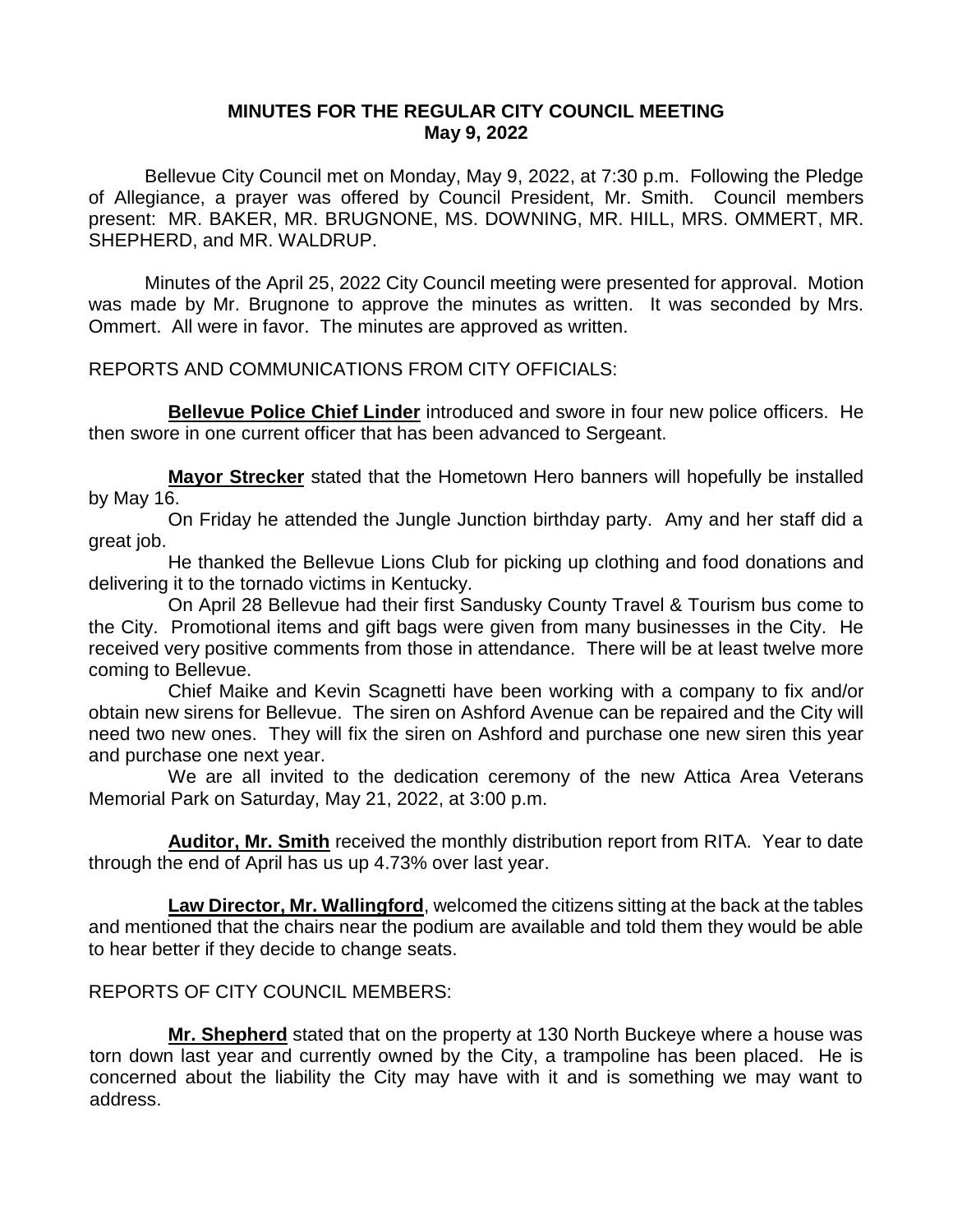He received a complaint about parking on Bellaire where a cluster of vehicles hang out near Kilbourne Street. He checked with the bus superintendent and she said there are problems there with all the vehicles. Her solution is to change the bus routes and bus stops.

**Ms. Downing** noted that with the warm weather, more children are out playing and she encouraged everyone to be vigilant, watch out for the children and help keep them safe.

**Mr. Waldrup** stated that he is happy that winter is over and he is enjoying the nice weather.

**Mr. Baker** stated that he received calls from citizens who were impressed with the tornado warnings the other day. He informed everyone that it is the Fire Department who activates the sirens.

**Mr. Hill** stated that Amy at the Rec Center has many activities that she would like to implement but isn't having any luck starting them. She is trying to get a Natures Works grant. She received a call from City Administration regarding the grant. She used boiler plate language from another grant when she filled out the application and some of the wording wasn't quite what was needed. She really is trying to do the right thing. When she has mentioned a new rec center, she is well aware that without substantial financial backing it won't be happening. She reached out to Administration simply to inquire how she could start the funding process. Even plans for work at Robert Peters Park has a long way to go for funding. They don't want to start something and not be able to finish it. She is feeling frustrated that rumors are circulating and things are taken out of context when she is simply trying to move through the preliminary stages and has inquiries regarding them. She has minimum staff to work with and she is working within her budget. She has her hands full and really is doing a great job.

## COMMITTEE REPORTS:

**Mrs. Ommert** reported that a Budget & Finance Committee meeting was held tonight at 7:00 p.m. to discuss the status of the Bellevue Municipal Court's request for a new employee. Judge Aigler and Lynetta Bollinger were in attendance. The Committee gave the go-ahead for them to start looking for a new employee. Auditor, Mr. Smith, will work with them if any budget changes are needed.

**Mr. Shepherd** stated that he has been working on a sidewalk repair and replacement program. He will forward it to Mr. Wallingford and the City Engineer and depending on how they respond, he will have something ready for Council soon.

# CITIZEN COMMENTS:

**Midge Covella**, 119 Ridge Drive, stated that she doesn't see anything moving forward on the big ditch and behind her home it is only about one-third of the way finished. She inquired when it will be moving forward. She can't landscape until it is finished. She would like to discuss her concerns.